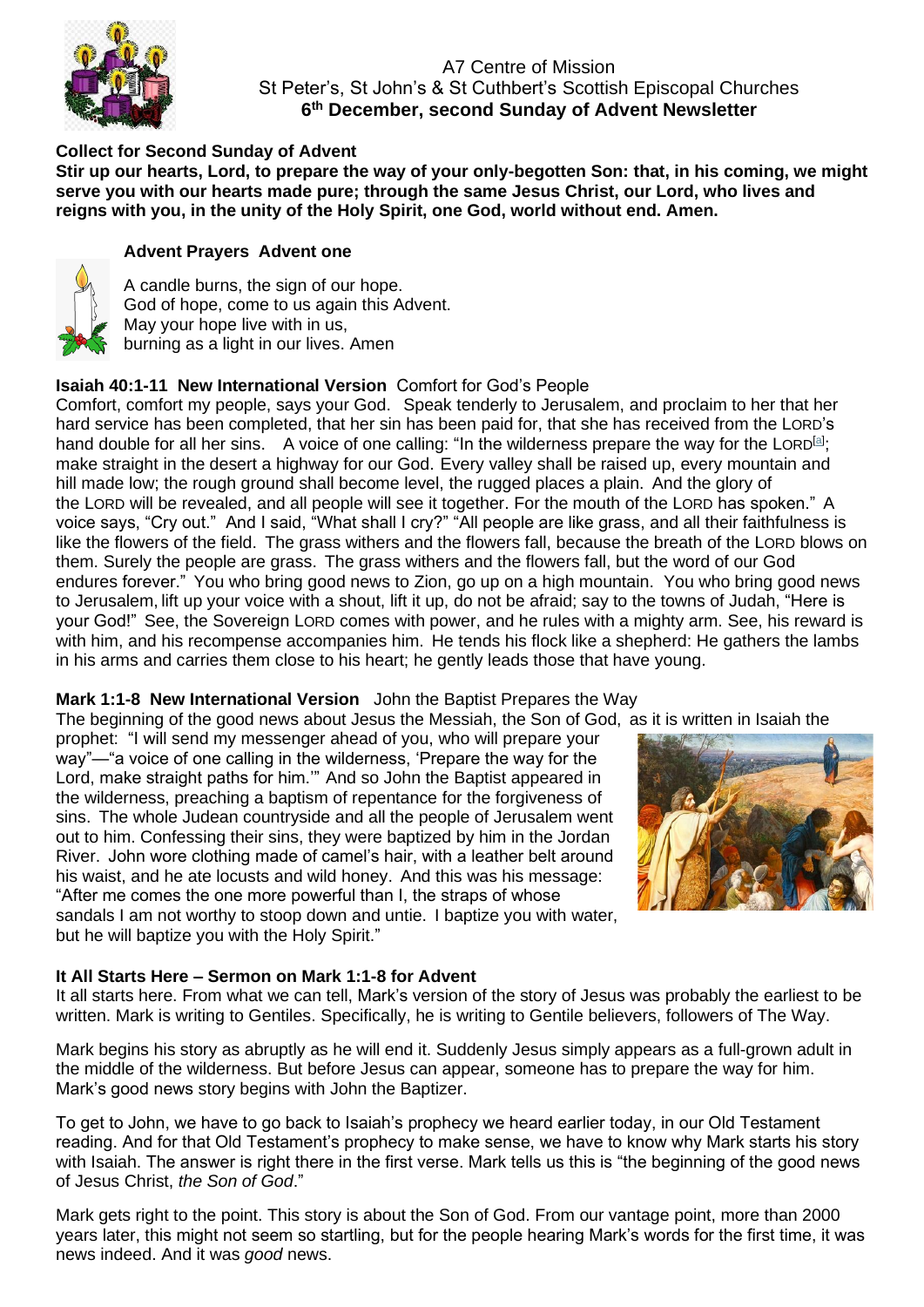First, he looks back in time to the prophet Isaiah. He looks back to a time when Israel was lost in the wilderness, hoping for deliverance. Then he draws his audience into his own present time, describing the wilderness ministry of John the Baptizer, whose call to repentance and call to baptism are one and the same thing.

By the eighth verse, John is pointing Mark's listeners to the future, when One who follows him through the wilderness will baptize them with the Holy Spirit. Mark connects the past, present, and future of this wilderness journey through the prophetic cry, "Prepare the way of the Lord! Make straight in the desert a highway for our God!"

But John's baptism, as far as we can tell, *was* something new. The ritual washing for purification that was required of anyone entering the temple was nothing like this baptism John performed in the Jordan River.

We think of baptism as a sign of responding to God's saving grace already at work in our lives. It is a covenant that binds us into the life of Christ's church after we have accepted God's grace for ourselves, or on behalf of our children.

But John's baptism was something different. The call to repent and the call to be baptized were the same invitation, and this invitation was urgent. "One is coming," John announced. "I'm here to build the road for the one who will come after me. The road has to be straight. It has to be true. *We are that road."*

John's call to baptism was a call to come down into the water, to be immersed completely so that all those sins being confessed could be washed away in the forgiveness of the One who would be coming soon, the very Son of God. "I baptize you with water," John said, "but one comes after me who will baptize you with the Holy Spirit."

Some of us have heard this story many times. It isn't news to us any more. We forget just how amazing God's grace really is. We think we know how the story ends, so we stop paying attention. But remember Mark's title for this story? He didn't call it "The Life Of The Son of God, From Start To Finish." He didn't call it "All You Need To Know About Jesus the Christ." He called it, 'The *Beginning* of the Good News." He wasn't just referring to the first few verses of his story. The whole book is called "*The Beginning of the Good News of Jesus Christ, the Son of God."* It all starts here.

Through the voice of John the Baptizer, and all the prophets who went before him, Mark is calling us to turn away from whatever is keeping us out of the water. He's calling us to dive into the river of God's grace, to be forgiven of all our sins, and to be made whole. The *beginning* of the Good News of Jesus Christ, the Son of God, was written to be read aloud. This Good News was meant to be shared. And the story isn't finished. As we share the Good News of Jesus Christ, the Son of God, we also continue that story, by participating in it. It all starts here. Whenever we gather at Christ's Table, whenever we remember the poor, the hungry, the sick, the imprisoned, the least of these, whenever we tell someone else of the way God has changed us, we continue the story, we proclaim the Good News that Jesus is the Christ, the very Son of God.

This is the beginning. It all starts here.

## **Intercessions for 2nd Sunday of Advent**



Give us now a sense of your presence Lord, as we bring our prayers and requests to you, and enable us to open our hearts and minds to you. We seek to put aside our busy rushing, and to sense that awe and wonder which comes from an awareness that we are in your presence. Dearest Lord, for us you humbled yourself and lived a human life. We know that you understand our worries and fears, and so we pray trusting in your willingness to share our concerns for

ourselves and others.

#### **An Advent Prayer**

Lord Jesus forgive us when we live our lives without trusting in your promise that you will come again. Help us to be watchful and prayerful, and living in such a sense of expectation that we use our time modelling our lives on your example. Help us to hear afresh the challenge of John the Baptist to make our lives ready for your coming. May we be filled with an expectancy which causes us to make ourselves ready this Christmas for you to make your home with us. We seek afresh to straighten our crooked paths and may our lives holy places fit for our King.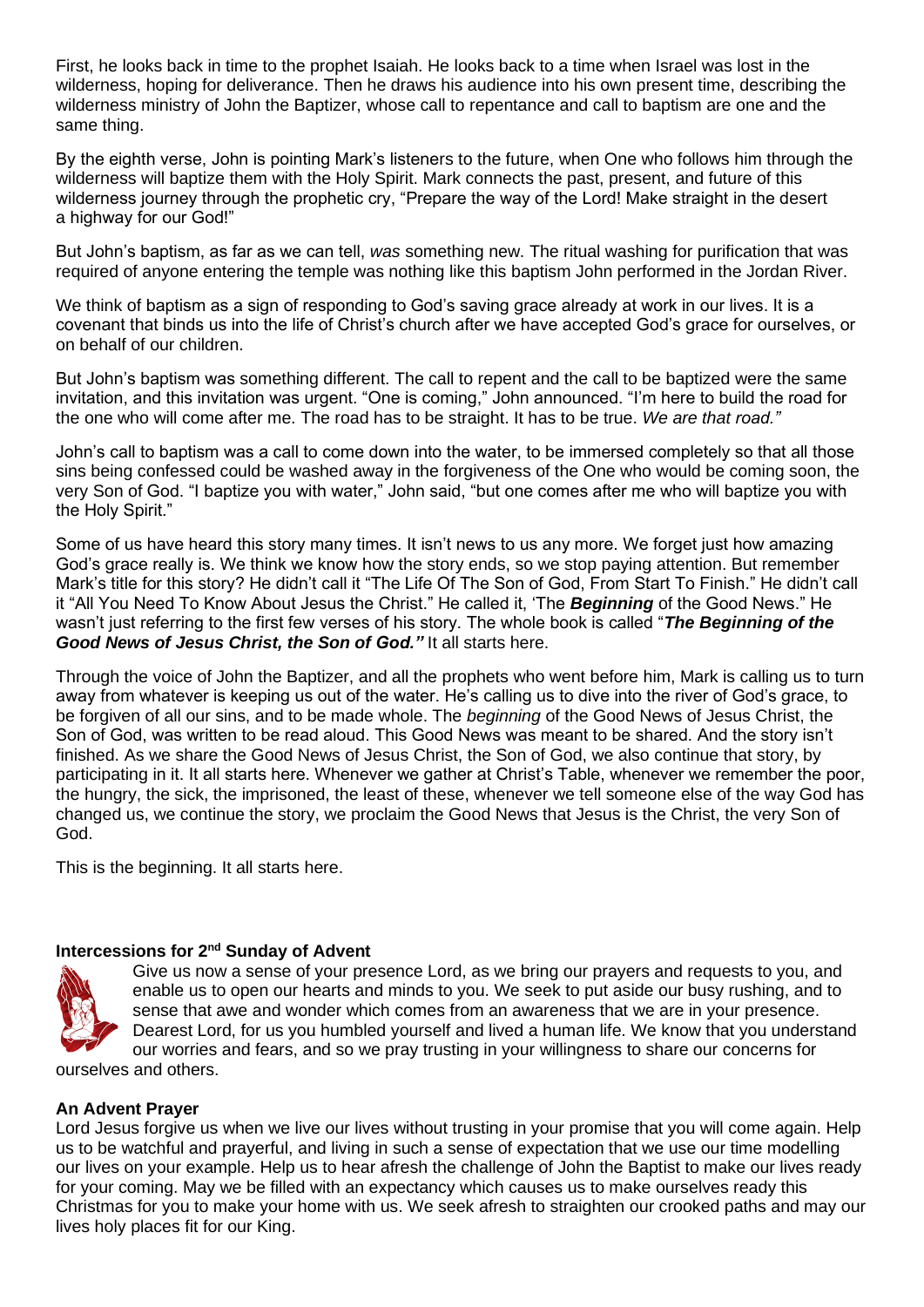# **A prayer for our world**

Heavenly Father, our world is facing enormous problems which seem of such magnitude that we cannot easily imagine how we can live at peace. Global terrorism, economic crisis, environmental challenge and poverty and suffering which in some countries we seem powerless to bring to an end. Especially we pray for all of those affected by the terrorist attacks in Mumbai and for all of those affected in South Africa by the cholera epidemic in Zimbabwe. We pray for those who have no daily bread and we are humbled when we seek to possess more, when so many have so little. When we are faced with world problems which are of such enormity, help us never to give up hope, but to place our trust in you for the future.

## **A prayer for our communities**

Lord Jesus you lived an ordinary life in Nazareth, with human parents, brothers and sisters. You understand the difficulties faced in families. We pray for all of those involved in providing support for troubled families and strengthening our community life. Especially we pray this week for those engaged in supporting families. We pray for social workers, those who struggle often with poor resources and lack of adequate funding to provide social welfare. Help us to care more for each other so that the vulnerable are supported and protected. As we draw closer to Christmas we think of those who are concerned about money worries, those who have no homes or who fear losing their homes through lack of finance. In whatever difficulties we face, may our eyes be drawn to your presence amongst us and may we seek your strength to provide the answer to our needs.

## **A prayer for our spiritual leaders**

Lord God, John the Baptist called the people to change their lives and make themselves ready for the coming of your son. Raise up we pray, prophetic voices in our own time. Enable our souls to discern the authentic voices which draw us closer to you. Give us courage to reject those voices which pander to our selfish desires and speak words devoid of your challenge to real commitment. We pray for all those who teach and preach, those who minister to congregations to bring your Gospel truth to life in human hearts. May they be as unwavering as your servant John, as fearless in proclaiming the truth and as willing to suffer for being faithful and true. Enable our spiritual leaders to recognise the validation of their ministry not in the realisation of human ambition, but in the spiritual peace which comes from serving you.

## **A prayer for ourselves**

Lord Jesus we often pray that your kingdom would come. So we ask that your reign in our lives would flourish and grow. Strengthen us especially at this busy time, that we might make time for preparation. In the midst of the rush of life, help us to find inner quietness and an awareness of you presence. Let this Christmas be a time when we concern ourselves not so much with material presents, but rather our spiritual blessings.

## **A prayer for those sick or troubled**

Saviour, may your blessing be upon all those who are in pain or sickness, those who are anxious or troubled. You are always present with us, even when sometimes you seem far away. You are with us when we pass through dark places, close by our side. In our pains and sorrows, in desolate times when we feel perplexed and forsaken, help us to look upon your cross, to see the depth of your love for us. When we are wounded in body or mind, help us to see your wounds and be mindful that you carry our pain. Sustain us in times of suffering and brings us through the valleys of darkness into the light of your presence.

## **A prayer for those who have been bereaved**

Give rest, dear saviour, to the souls of those who have gone from our lives to meet with you. May they no no more pain or sorrow, but only life eternal at rest in your presence.

Merciful father accept these prayers for the sake of your Son, our Saviour, Jesus Christ. Amen



As part of the ongoing response to the Coronavirus pandemic the Scottish Episcopal Church (SEC) will be broadcasting video coverage of Eucharistic services via its website, social media channels and YouTube channel. The web page is located at [www.scotland.anglican.org/broadcast-sunday-worship](http://www.scotland.anglican.org/broadcast-sunday-worship) For those who are not online the Archbishop of Canterbury has set up a Freephone Daily Hope service Daily HOPE of hymns, prayers and readings. It is available 24 hours a day on 0800 8048044

TV and Radio Sunday Worship: BBC RADIO SCOTLAND – 7.30am Acts of Worship BBC RADIO 4 - 08:10am Morning Worship BBC 1 TV –1.15pm Songs of Praise BBC Radio 4 Longwave – 9.45am Morning Service (Mon-Fri) Those who enjoyed BBC Scotland's worship offering **Reflections At The Quay** when it was introduced at this start of lockdown will be pleased to know that a second series has been commissioned, starting from Sunday 6 December.

Join Pip this week at Holy Trinity at<https://www.holytrinitymelrose.org/> and click on the link - Holy Trinity YouTube channel. 11.00am<https://www.youtube.com/channel/UCJkxEgnglnze4SeN4I54Ecw>

St John's Selkirk now has their weekly Sunday services on their YouTube channel, with several (different) familiar voices each week, music, inspirational quotes and images

at <https://www.youtube.com/channel/UC9lTNAH6VHZkqM0NiH6Vt9w> available from 10am each Sunday morning..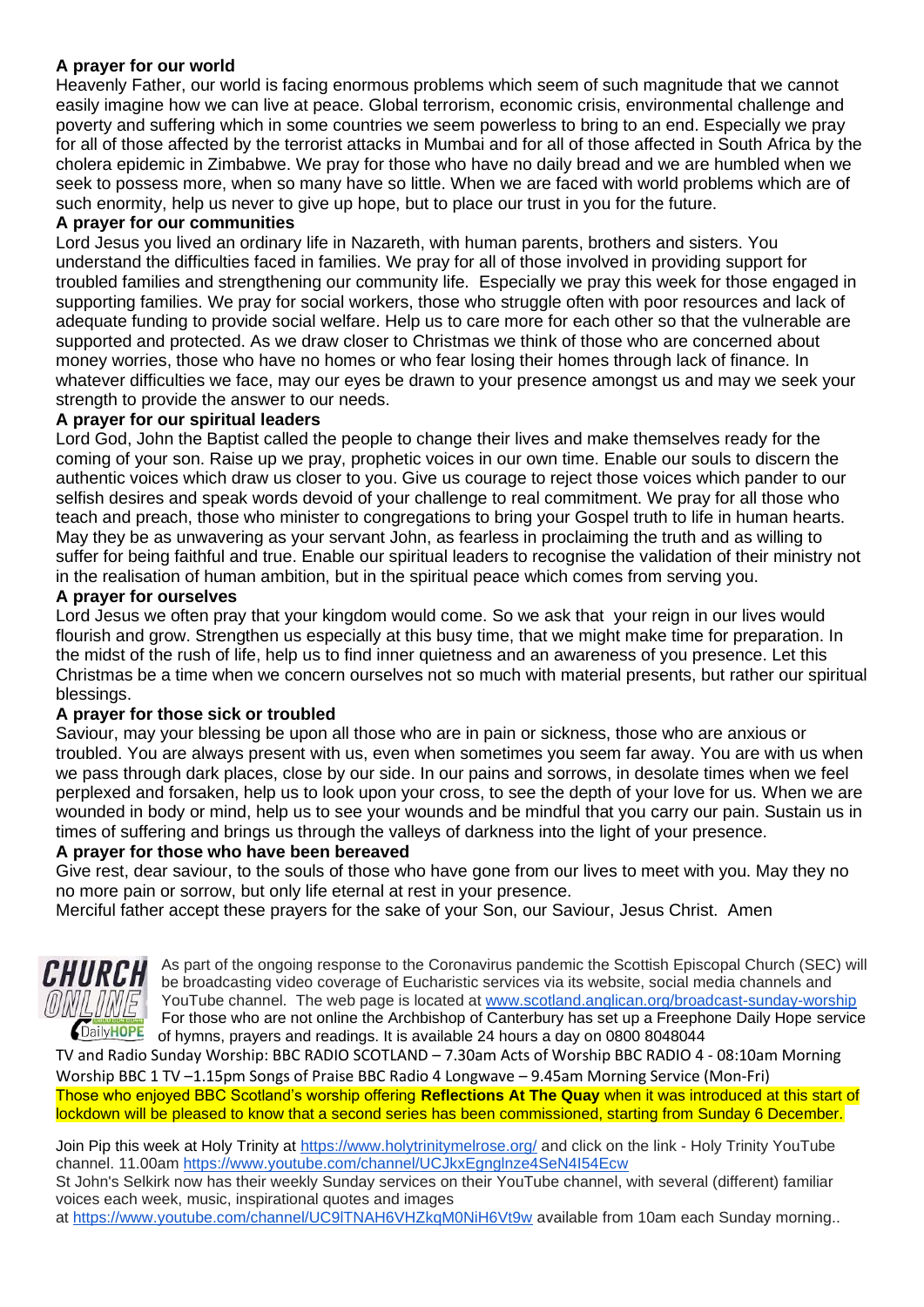

11am to 11:30 every Wednesday morning. <https://us02web.zoom.us/j/87979280424?pwd=UEJzRXk0UFpVcnJuaUVZTzJvaE92UT09> Meeting ID: 879 7928 0424 Password: 023545 Host: Tim Hatton



Bible Studies hosted on Zoom - all are welcome. Wednesday 7:30pm & Thursday 10:30am hosted by John Marsden Follow this

link <https://zoom.us/j/7538094986?pwd=Q0x4YVk2b3Y5eEt0VkoxS0ZWVWxGUT09> or use this information to open a Zoom meeting: Meeting ID: 753 809 4986 Password: 751474



Home Communion is only available to those people can't come out or get to church for self-isolation reasons. Please book through Sheena then Simon will contact to arrange a time.

Reserved Sacrament is still suspended until further notice due to corona virus restrictions.



#### **opening for communal worship from September[.](https://l.facebook.com/l.php?u=https%3A%2F%2Fwww.strava.com%2Factivities%2F4115144364%3Ffbclid%3DIwAR2dp0V7bZw56KZNe7vvvP6qvLImkA5BNccKKFT60WPFMxOmexhBDMqE1hk&h=AT06T4e_7h6ZApB1oGWjk7pLBQ-K3FrXkDzPu-3dIUW9Yq2uWgVHvA1iH9D2G0qHAEzsVf6iZSPLYjt6IIPAEnVxcjXeHb_PKNtCimTKWYec9eSyBG-fhPgCt_GQiLPKta1r&__tn__=H-R&c%5b0%5d=AT0geC5tx4HBtnuUp3gCeEzYdFpe7hKghWt3IPt71OMD54KpTLRZ2BoA0MuMeWwHlfudxO2cBtPJ9so98nMDTcbxTJGAgh-8HbIfpS2DmXnwskBFa3Rkq0KNMefG4EVpFLNqSFOwfcU5q9TBFeRBz7HaUNslyrmv_jq4-z_aqyrBursxAXDT8wGoXyLBHCyTB8npD5HEm393dr1yc9xU8_Tzaw)**

St John's are overjoyed their first service in church will be in Sunday 6th December at 10.30 am.

St Peter's 10.30am services on 1<sup>st</sup> and  $4<sup>th</sup>$  Sundays will be Communion with Simon or other clergy. 2<sup>nd</sup> & 3<sup>rd</sup> Sundays will be Service of the Word. Thursday mornings will be a Said Communion service.

St Cuthbert's 10.30am services on 2<sup>nd</sup> & 3<sup>rd</sup> Sundays will be Communion, 1<sup>st</sup> & 4<sup>th</sup> Sundays Service of the Word. Wednesdays at 11.00am will be Said Holy Communion. Please remember to bring a face covering to wear unless you have health issues and the service booklet and newsletter which contains the readings etc for the week.

**WHEN YOU ARRIVE FOR THE SERVICE AT ANY OF THE A7 CHURCHES PLEASE BE READY TO FILL IN THE FORM FOR GOVERNMENT TRACK AND PROTECT.** 

# **Spiritual Communion**

Here is a prayer that can be used at 10.30 on Sundays when Simon will be celebrating the Eucharist

For an Act of spiritual Communion, the following prayer -

My Jesus,

I believe that you are present in the most Holy Sacrament.

I love you above all things, and I desire to receive you into my soul.

Since I cannot at this moment receive you sacramentally, come at least spiritually into my heart.

I embrace you as if you were already there and unite myself wholly to you.

Never permit me to be separated from you. Amen.



# **St Peter's Christmas Cards**

As we can't have our usual greetings banner at the back of St Peter's this year we are planning a hand delivery to our congregation in Galashiels. If you would like to have cards collected and delivered please let Karen or Sheena know. If possible please drop your cards into the box at church by 15<sup>th</sup> December – if you aren't able to do this let us know and someone will collect them before 15<sup>th</sup> December. After 15<sup>th</sup> December you will need to send cards by Royal Mail. All cards collected for St Peter's will be hand delivered before Christmas Eve.

St John's and St Cuthbert's should have their own arrangements so please contact someone from your own congregation.



## **To Messy Church and Sunday Squad Families**

Happy Advent - the season of preparation before Christmas.

Hopefully you will all have the details of the Christingle services and sheep hunt. If not let Karen know and she will get them over to you.

The Advent Angels are out, waiting for a home too.



To Liz Watrett on Friday 4<sup>th</sup> December. Best wishes from us all.

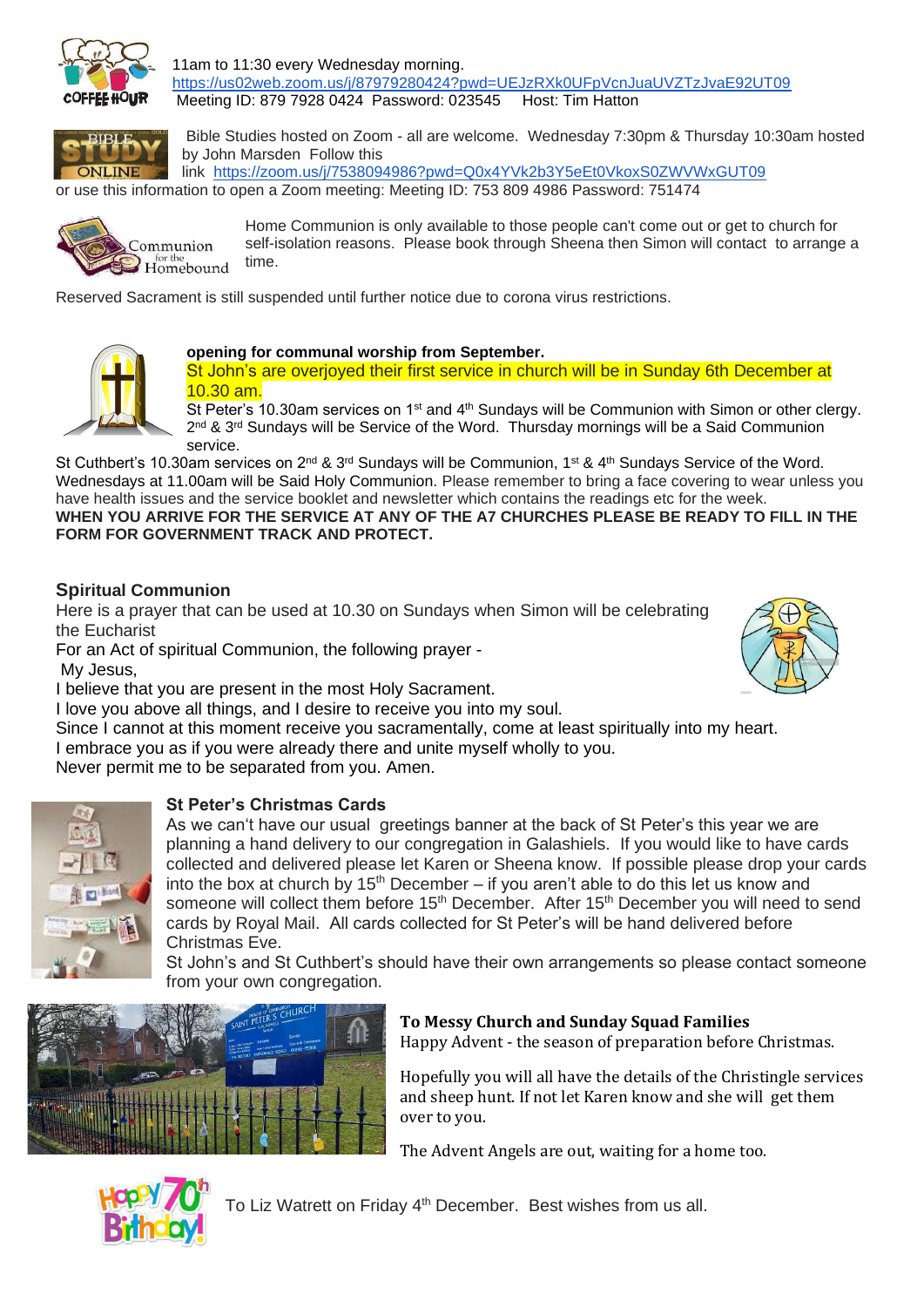# **A7 Centre of Mission**

Hello Everyone

Simon would like to know from your own understanding of what is the A7 centre of Mission and what is it all about?

Please e mail or wright down and return to Sheena as e mail [smstcg1945@gmail.com](mailto:smstcg1945@gmail.com) or talk to Simon or Tim when you see them.

many thanks Sheena



Just to let you know Patricia Maitland-Cullen is back in hospital

#### **IF YOU NEED SUPPORT**

**Priest in charge of St Peter's, St John's & St Cuthbert's Rev Simon Cake 07710523856 [cakekands@btinternet.com](mailto:cakekands@btinternet.com) St Peter's pastoral support contact Monica Reynolds 01896 757114 [monica@tempelstowe.com](mailto:monica@tempelstowe.com) St Peter's prayer support Muriel Lounsbach 01896 831418 gordon.lounsbach@btinternet.com Tim Hatton (A7 Church Army) 07784872307 [tim.w.hatton@gmail.com](mailto:tim.w.hutton@gmail.com) St Cuthbert's pastoral and prayer contact Sue Crozier 01450 376499 [susancrozier17@yahoo.co.uk](mailto:susancrozier17@yahoo.co.uk) St John's pastoral and prayer contact Margaret Moyes [mmoyes2@gmail.com](mailto:mmoyes2@gmail.com)**

| š. | M  | Ε  | Š. | Š. | Ē  | N  | G. | Ē  | Ř. | <b>RIVER</b>        |
|----|----|----|----|----|----|----|----|----|----|---------------------|
| т  | 馬  | ü, | A. | D  | M  | Á  | Ś  | Ē  | E  | <b>ISAIAH</b>       |
|    |    |    |    |    |    |    |    |    |    | MESSENGER           |
| Ś, | т  | E  | M  | Ś. | D  | т  | p  | A  | B  | <b>WILDERNESS</b>   |
| U  | 撇  | W  | N  | s. | Ρ  | E. | š, | Ř  | ۰  | <b>BAPTISM</b>      |
| ¢  | ă. | p  | A  | 農  | M  | Ï  | D  | Ē  | O. | REPENTANCE          |
| Ω  | P  |    | S, |    | Ε  | Т  | R. | ٧  | ĸ  | CAMELSKIN<br>hang i |
| Ĺ. | ă. | Ŧ  | A  | N  | E, | D  | Ę  |    | A  | <b>LOCUSTS</b>      |
|    |    |    |    |    |    |    |    |    |    | <b>HONEY</b>        |
| 岡  | O  | M  | Е  | Y  | D  | 圃  | ü, | Ř. | Ŧ  | <b>STRAP</b>        |
| K  | c  | A  | M  | E  | ü, | Ś. | K. |    | 胸  | <b>SANDALS</b>      |
| E  | P. | Ŧ  | M. | E  | Т  | T  |    | R  | W  | <b>SPIRIT</b>       |